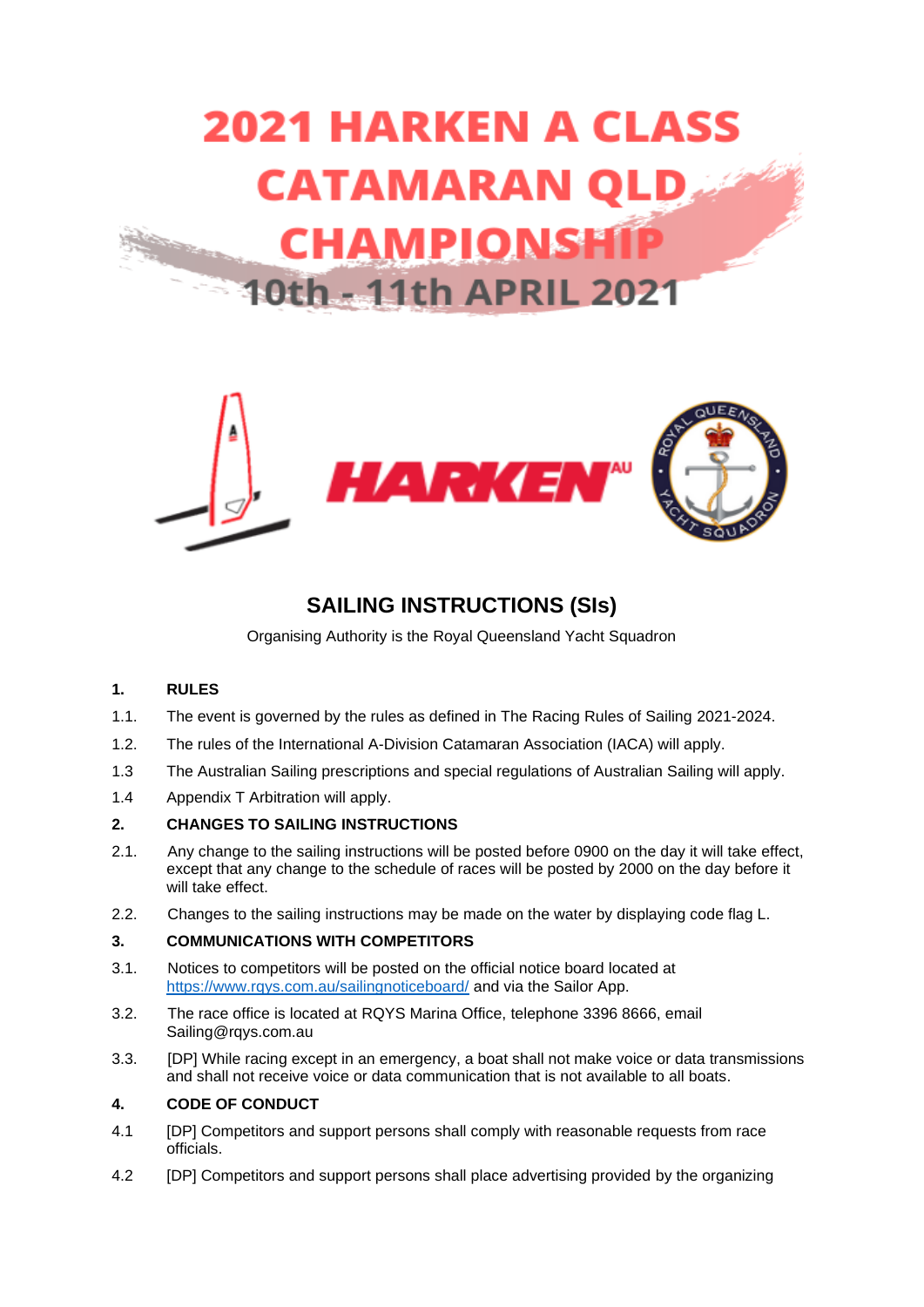authority with care, seamanship, in accordance with any instructions for its use and without interfering with its functionality.

## **5. SIGNALS MADE ASHORE**

- 5.1. Signals made ashore will be displayed at the Flag Pole adjacent to the Bill Kirby VIP Jetty.
- 5.2. When flag AP is displayed ashore, '1 minute' is replaced with 'not less than 45 minutes' in Race Signals AP.

## **6. SCHEDULE OF RACES**

## 6.1.

| Date                        | Event                            | Time                                        |
|-----------------------------|----------------------------------|---------------------------------------------|
| 10th April 2021             | Briefing at RQYS Rigging<br>Lawn | 1100 hrs                                    |
|                             | Racing                           | First Warning Signal not<br>before 1230 hrs |
| 11 <sup>th</sup> April 2021 | Racing                           | First Warning Signal not<br>before 1030 hrs |
|                             | Presentation                     | <b>ASAP</b> after Racing                    |

- 6.2. To alert boats that a race or sequence of races will begin soon, the orange starting line flag will be displayed with one sound at least five minutes before a warning signal is made.
- 6.3. On the last scheduled day of racing no warning signal will be made after 1500 hrs.

## **7. CLASS FLAGS**

7.1. The Class white flag with an A-Cat Class Logo.

## **8. RACING AREA**

8.1 SI Addendum 1 shows the location of the racing area.

## **9. COURSES**

- 9.1. The diagram in SI Addendum 2 shows the course to be sailed.
- 9.2 The race committee signal vessel will display either numeral pennant 2 or numeral pennant 3 to indicate course L2 or L3.
- 9.2. No later than the warning signal, the race committee signal vessel will display the approximate compass bearing of the first leg.

## **10. MARKS**

10.1. Marks are listed in SI Addendum 2.

## **11. THE START**

- 11.1. Races will be started using RRS 26 with the warning signal made five (5) minutes before the starting signal.
- 11.2. The starting line is between a staff displaying an orange flag on the signal vessel at the starboard end and the course side of the port-end starting mark.
- 11.3. Boats whose warning signal has not been made shall avoid the starting area during the starting sequence for other races.
- 11.4. A boat that does not start within four (4) minutes after her starting signal will be scored Did Not Start without a hearing. This changes RRS A5.1 and A5.2.

## **12. CHANGE OF THE NEXT LEG OF THE COURSE**

12.1. To change the next leg of the course, the race committee will lay a new mark (or move the finishing line) and remove the original mark as soon as practicable. When in a subsequent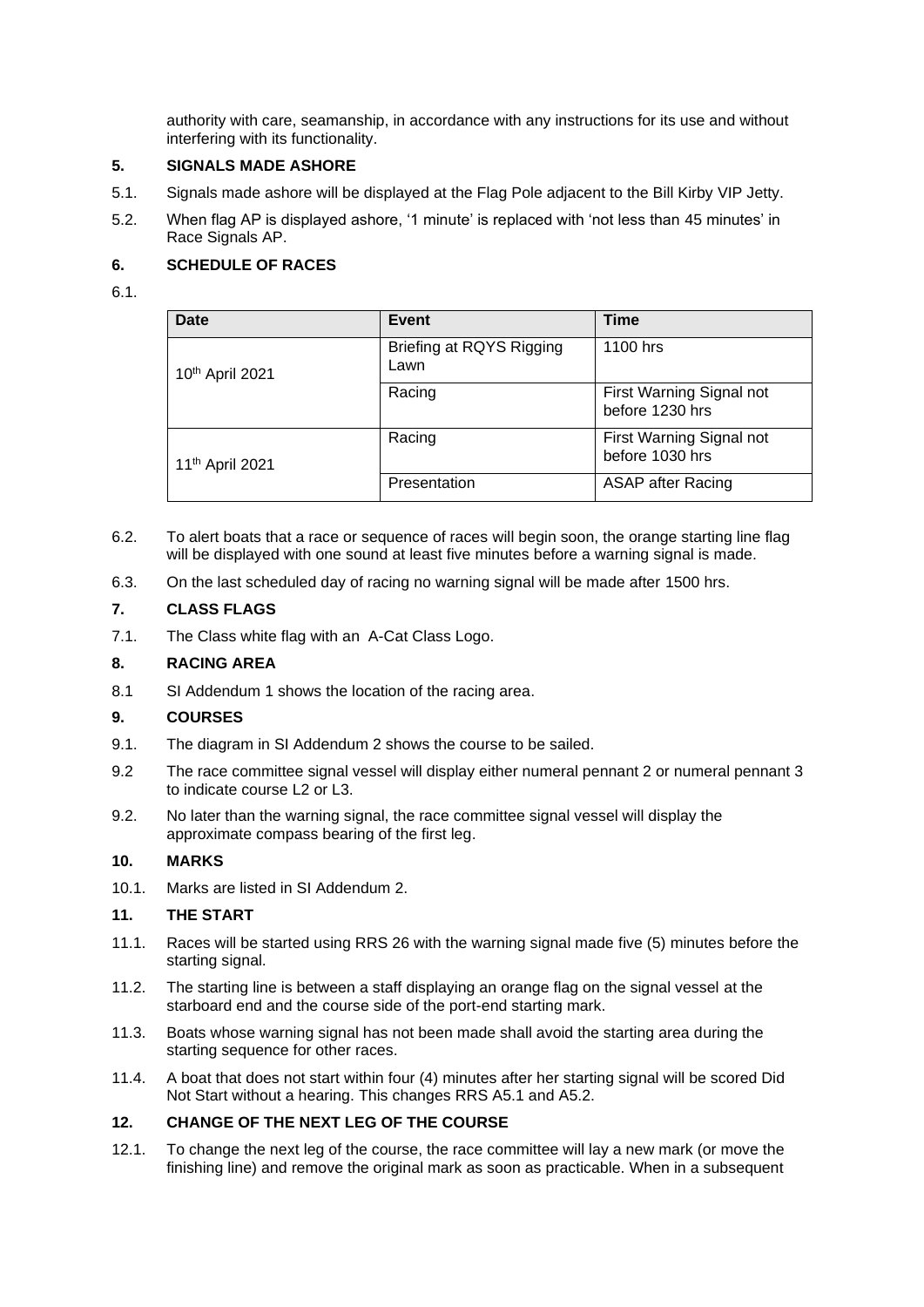change a new mark is replaced, it will be replaced by an original mark.

## **13. THE FINISH**

13.1. The finishing line is between a staff displaying a blue flag on the signal vessel at the starboard end and the course side of the port end finishing mark.

## **14. PENALTY SYSTEM**

14.1. For the A Class Catamaran, RRS 44.1 is changed so that the Two-Turns Penalty is replaced by the One-Turn Penalty.

#### **15. TIME LIMITS [AND TARGET TIMES]**

15.1. Time Limit and target times are as follows:

| Race Time Limit | <b>Target Time</b> |
|-----------------|--------------------|
| 60 Mins         | 35 Minutes         |

- 15.2. If no boat has passed the windward marks within 30 minutes after the starting signal, the race shall be abandoned.
- 15.3. Boats failing to finish within 20 minutes after the first boat of it's Discipline sails the course and finishes, may be scored Did Not Finish without a hearing. This Changes RRS 35, A4.1 and A5.
- 15.4. Failure to meet the Target Time will not be grounds for redress. This changes RRS 62.1(a).

#### **16. HEARING REQUESTS**

- 16.1. The protest time limit is 60 minutes after the last boat finishes the last race of the day or the race committee signals no more racing today, whichever is later. The time will be posted on the official notice board.
- 16.2. Hearing request forms are available from the race office at RQYS Sailing Office
- 16.3 For Infringements of the rules other than Part 2, the Protest Committee may award a lesser penalty than DSQ. This changes RRS 64.2.
- 16.4 Hearings will be held in the protest room displayed in the Hearing Schedule.

## **17. SCORING**

- 17.1. The scoring system is as follows: Low Point System Appendix A
- 17.2. One (1) race is required to be completed to constitute a series.
- 17.3. (a) When four (4) or fewer races have been completed, a boat's series score is the total of her race scores.

(b) When from five (5) or more races have been completed, a boat's series score is the total of her race scores excluding her worst score.

#### **18. SAFETY REGULATIONS**

- 18.1. Sign On and Sign Off:
	- a. Before leaving to race on each scheduled racing day, the skipper from each boat shall personally "SIGN ON" on the required form.
	- b. No later than the protest time limit of their class, the skipper from each boat shall personally "SIGN OFF" on the required form.
- 18.2. [DP] Boats failing to comply with instructions 18.1(a) or 18.1(b) may receive up to a five (5) points scoring penalty. No boat shall be scored worse than a DSQ.
- 18.3. For failing to comply with 18.1(a), the penalty will be applied to the first race of the session. For failing to comply with 18.1(b), the penalty will be applied to the last race of the session.
- 18.4. [DP] Boats not leaving the shore for a day's race shall declare their intention on the sign on/off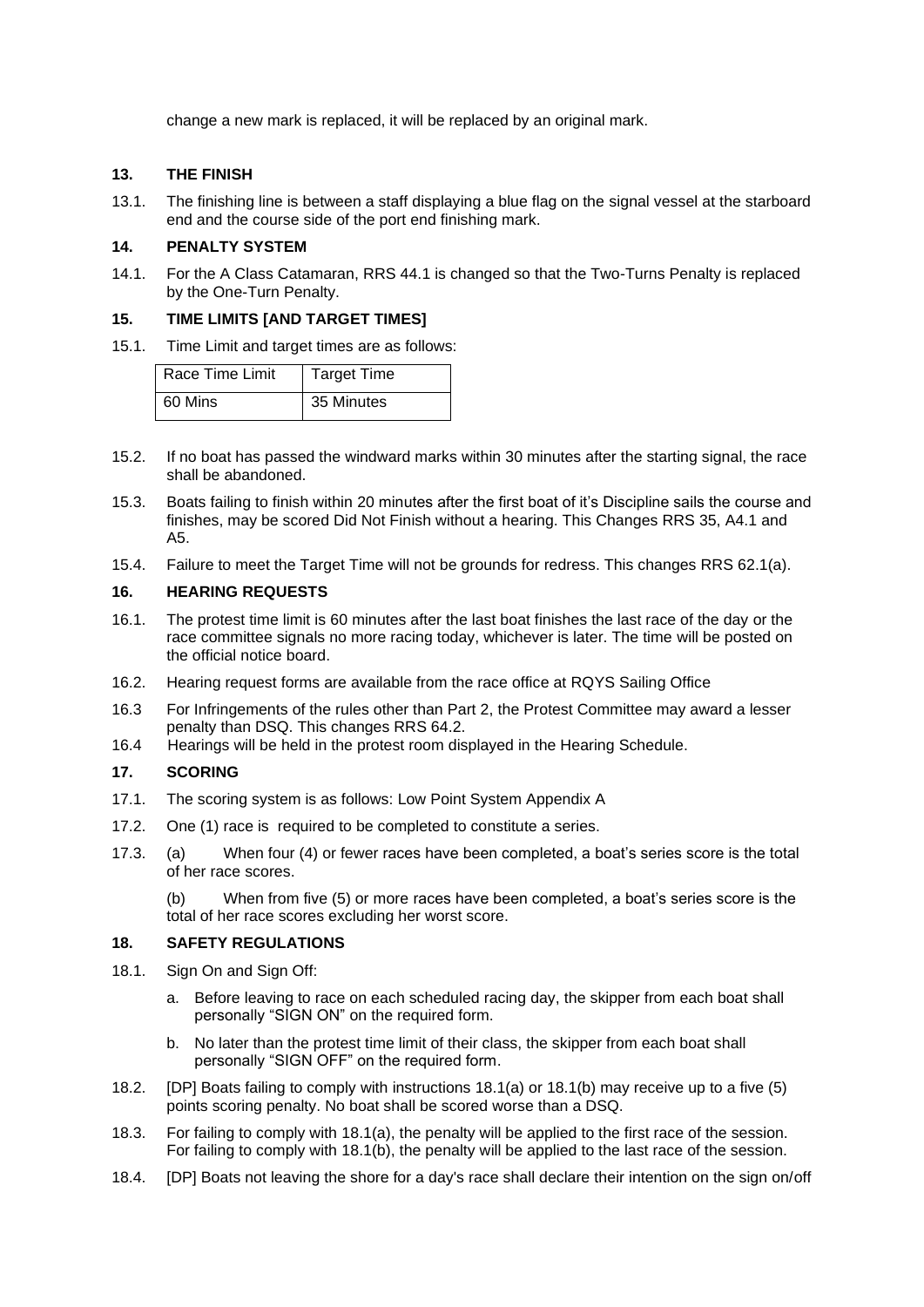sheet prior to the start of the race.

- 18.5 [DP] A boat that retires from a race shall inform the Race Committee as soon as possible and before leaving the race area and shall notify the Race Committee at once on coming ashore.
- 18.6 Competitors shall wear personal flotation devices to the minimum standard defined in Class Rule C5.1(a) at all times while afloat except briefly while changing or adjusting clothing or personal equipment. Wet suits and dry suits are not personal flotation device.
- 18.7 Competitors are recommended to wear a safety helmet at all times while racing.
- 18.8 All Support Boats shall monitor VHF Ch 72 and shall be on call for rescue purposes if so directed by the Race Officer.

## **19. REPLACEMENT OF CREW OR EQUIPMENT**

19.1. [DP] Substitution of damaged or lost equipment is not allowed unless authorized in writing by the Sailing Committee. Requests for substitution shall be made to the committee at the first reasonable opportunity, which may be after the race.

#### **20. EQUIPMENT AND MEASUREMENT CHECKS**

- 20.1. A boat or equipment may be inspected at any time for compliance with the class rules, notice of race and sailing instructions.
- 20.2. [DP] When instructed by a race official on the water, a boat shall proceed to a designated area for inspection.

#### **21. OFFICIAL VESSELS**

- 21.1. Official vessels will be identified as follows: RC Flag or Decal.
- 21.2 Press/TV vessels will display a white flag with "P".

#### **22. [DP] SUPPORT TEAMS**

22.1. Team leaders, coaches and other support persons shall stay outside areas where boats are racing from the time of the preparatory signal for the first start until all boats have finished or retired or the race committee signals a postponement, general recall or abandonment.

#### **23. TRASH DISPOSAL**

23.1. Trash may be placed aboard official or support person vessels.

## **24. PRIZES**

24.1. Prizes will be awarded as per the Notice of Race.

## **25. RISK STATEMENT**

25.1. RRS 3 states: 'The responsibility for a boat's decision to participate in a race or to continue to race is hers alone.' By participating in this event each competitor agrees and acknowledges that sailing is a potentially dangerous activity with inherent risks. These risks include strong winds and rough seas, sudden changes in weather, failure of equipment, boat handling errors, poor seamanship by other boats, loss of balance on an unstable platform and fatigue resulting in increased risk of injury. **Inherent in the sport of sailing is the risk of permanent, catastrophic injury or death by drowning, trauma, hypothermia or other causes.**

#### **26. INSURANCE**

26.1. Each participating boat shall be insured with valid third-party liability insurance with a minimum cover of \$10 Million per incident or the equivalent.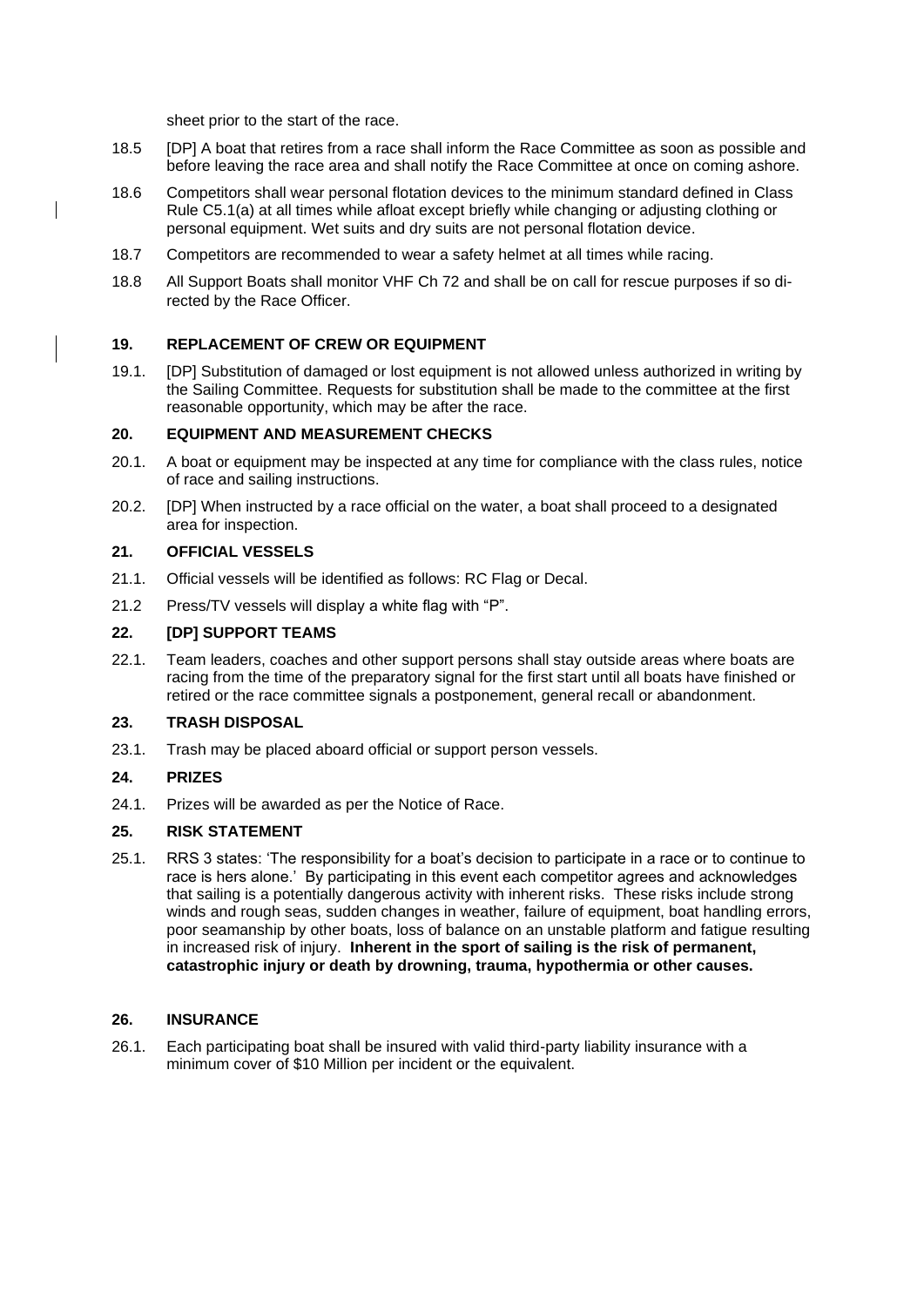## **SI ADDENDUM 1 – Location Area**

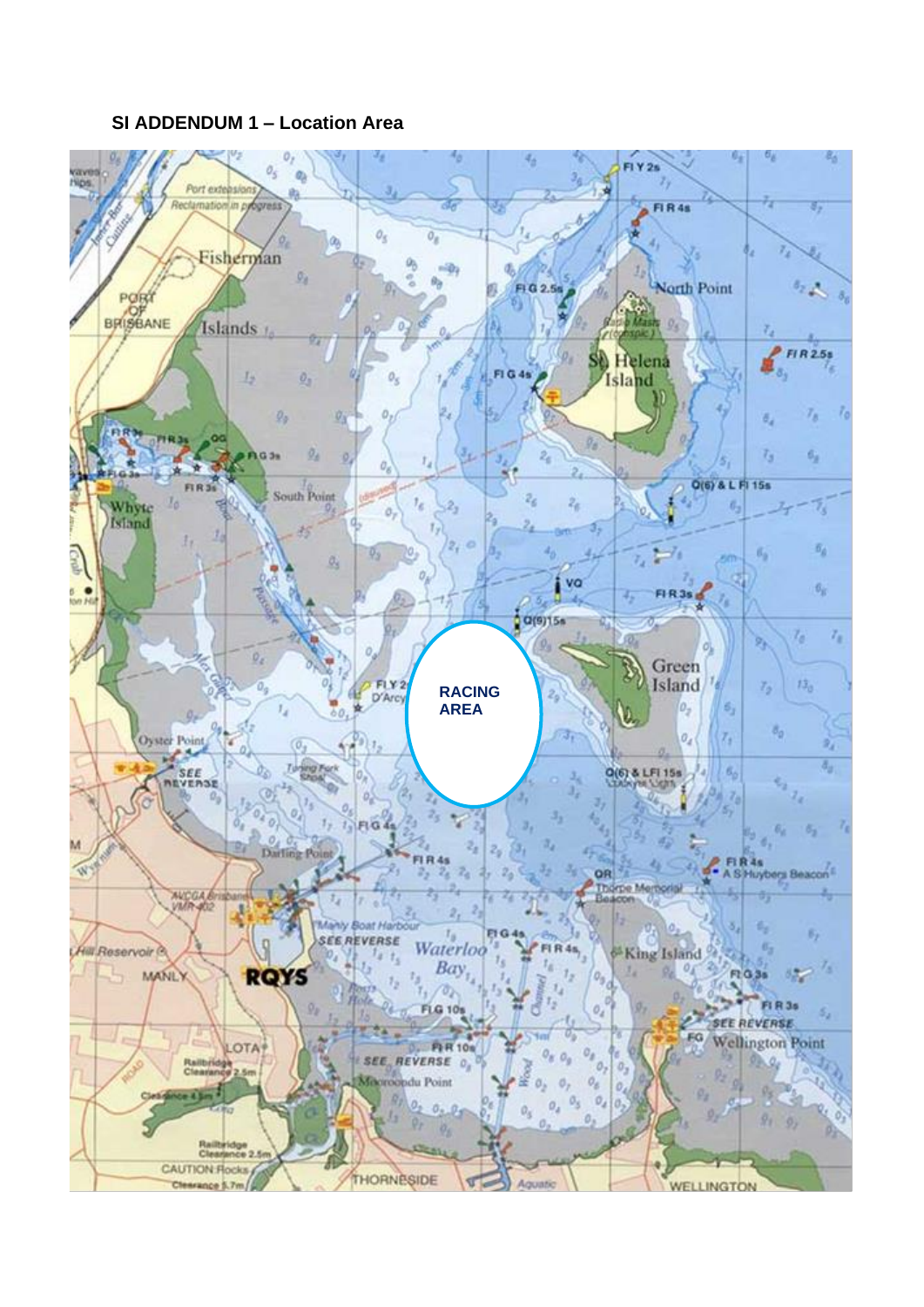# **SI ADDENDUM 2 – Marks, Course & Pennants**

| <b>Signal</b>  | <b>Mark Rounding Order</b>                       | <b>Marks</b>                                    |
|----------------|--------------------------------------------------|-------------------------------------------------|
| L <sub>2</sub> | Start – $1s/1p - 2s/2p - 1s/1p - F$ inish        | 1s/1p,2s/2p: Orange<br>Inflatable Buoys         |
| L3<br>Finish   | Start $-1s/1p - 2s/2p - 1s/1p - 2s/2p - 1s/1p -$ | Start Mark: Orange<br>Teardrop Inflatable Buoy  |
|                |                                                  | Finish Mark: Black and<br>White Inflatable Buoy |
|                |                                                  | e Mark: Yellow Inflatable<br><b>Buoy</b>        |